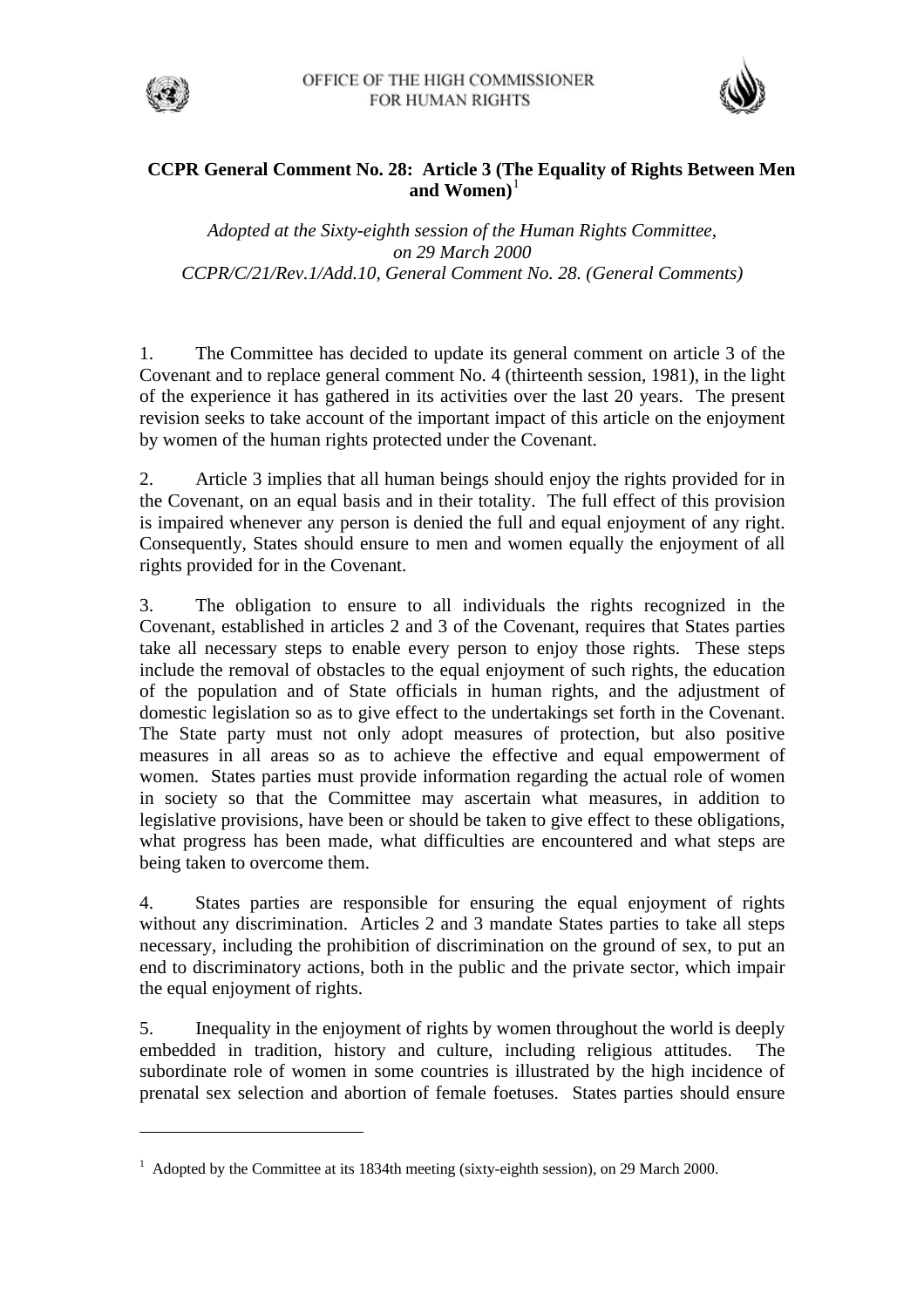



that traditional, historical, religious or cultural attitudes are not used to justify violations of women's right to equality before the law and to equal enjoyment of all Covenant rights. States parties should furnish appropriate information on those aspects of tradition, history, cultural practices and religious attitudes which jeopardize, or may jeopardize, compliance with article 3, and indicate what measures they have taken or intend to take to overcome such factors.

6. In order to fulfil the obligation set forth in article 3, States parties should take account of the factors which impede the equal enjoyment by women and men of each right specified in the Covenant. To enable the Committee to obtain a complete picture of the situation of women in each State party as regards the implementation of the rights in the Covenant, this general comment identifies some of the factors affecting the equal enjoyment by women of the rights under the Covenant and spells out the type of information that is required with regard to these rights.

7. The equal enjoyment of human rights by women must be protected during a state of emergency (art. 4). States parties which take measures derogating from their obligations under the Covenant in time of public emergency, as provided in article 4, should provide information to the Committee with respect to the impact on the situation of women of such measures and should demonstrate that they are non-discriminatory.

8. Women are particularly vulnerable in times of internal or international armed conflicts. States parties should inform the Committee of all measures taken during these situations to protect women from rape, abduction and other forms of gender-based violence.

9. In becoming parties to the Covenant, States undertake, in accordance with article 3, to ensure the equal right of men and women to the enjoyment of all civil and political rights set forth in the Covenant, and in accordance with article 5, nothing in the Covenant may be interpreted as implying for any State, group or person any right to engage in any activity or perform any act aimed at the destruction of any of the rights provided for in article 3, or at limitations not covered by the Covenant. Moreover, there shall be no restriction upon or derogation from the equal enjoyment by women of all fundamental human rights recognized or existing pursuant to law, conventions, regulations or customs, on the pretext that the Covenant does not recognize such rights or that it recognizes them to a lesser extent.

10. When reporting on the right to life protected by article 6, States parties should provide data on birth rates and on pregnancy- and childbirth-related deaths of women. Gender-disaggregated data should be provided on infant mortality rates. States parties should give information on any measures taken by the State to help women prevent unwanted pregnancies, and to ensure that they do not have to undergo life-threatening clandestine abortions. States parties should also report on measures to protect women from practices that violate their right to life, such as female infanticide, the burning of widows and dowry killings. The Committee also wishes to have information on the particular impact on women of poverty and deprivation that may pose a threat to their lives.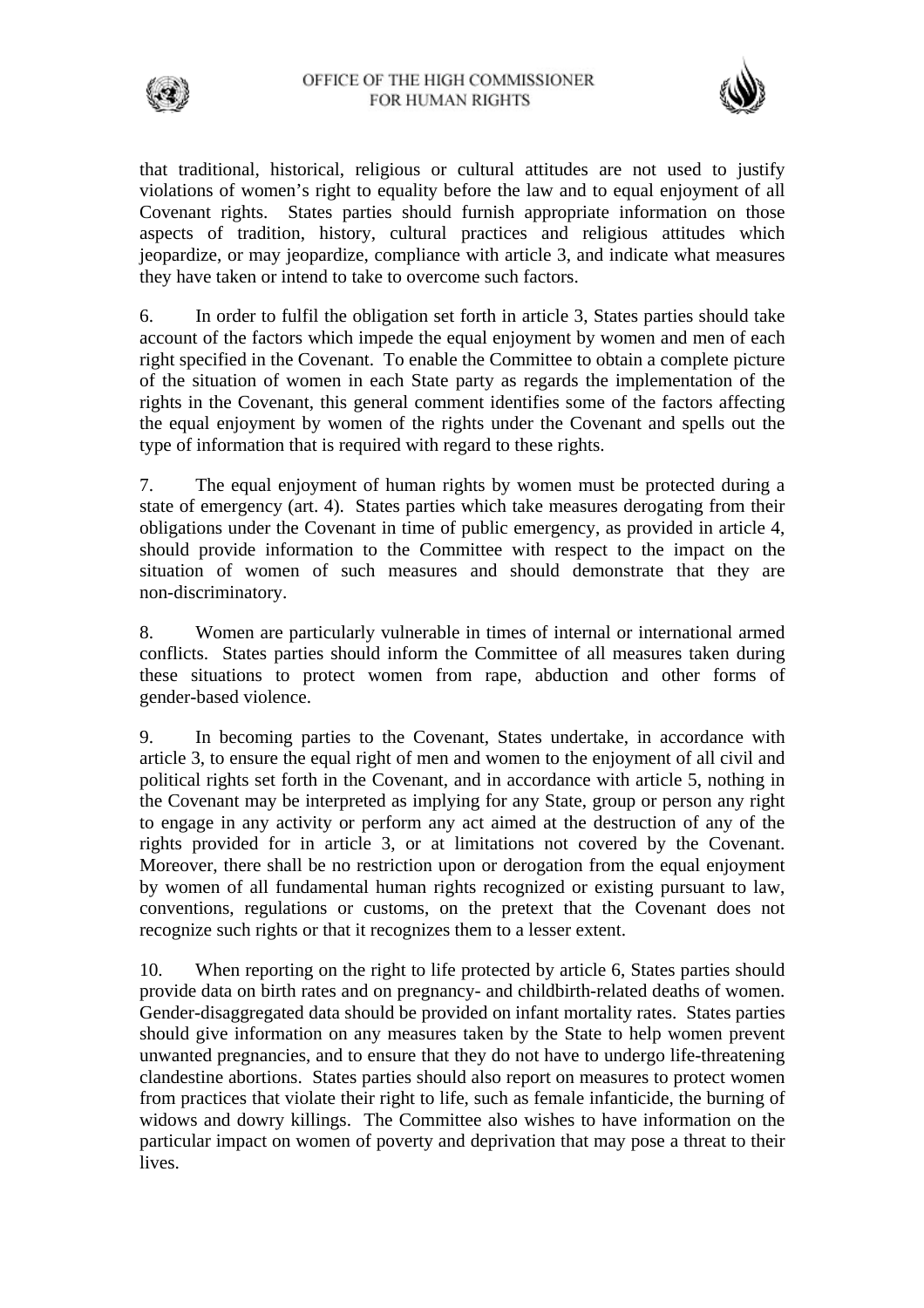

11. To assess compliance with article 7 of the Covenant, as well as with article 24, which mandates special protection for children, the Committee needs to be provided information on national laws and practice with regard to domestic and other types of violence against women, including rape. It also needs to know whether the State party gives access to safe abortion to women who have become pregnant as a result of rape. The States parties should also provide the Committee with information on measures to prevent forced abortion or forced sterilization. In States parties where the practice of genital mutilation exists information on its extent and on measures to eliminate it should be provided. The information provided by States parties on all these issues should include measures of protection, including legal remedies, for women whose rights under article 7 have been violated.

12. Having regard to their obligations under article 8, States parties should inform the Committee of measures taken to eliminate trafficking of women and children, within the country or across borders, and forced prostitution. They must also provide information on measures taken to protect women and children, including foreign women and children, from slavery, disguised, inter alia, as domestic or other kinds of personal service. States parties where women and children are recruited, and from which they are taken, and States parties where they are received should provide information on measures, national or international, which have been taken in order to prevent the violation of women's and children's rights.

13. States parties should provide information on any specific regulation of clothing to be worn by women in public. The Committee stresses that such regulations may involve a violation of a number of rights guaranteed by the Covenant, such as: article 26, on non-discrimination; article 7, if corporal punishment is imposed in order to enforce such a regulation; article 9, when failure to comply with the regulation is punished by arrest; article 12, if liberty of movement is subject to such a constraint; article 17, which guarantees all persons the right to privacy without arbitrary or unlawful interference; articles 18 and 19, when women are subjected to clothing requirements that are not in keeping with their religion or their right of self-expression; and, lastly, article 27, when the clothing requirements conflict with the culture to which the woman can lay a claim.

14. With regard to article 9, States parties should provide information on any laws or practices which may deprive women of their liberty on an arbitrary or unequal basis, such as by confinement within the house (see general comment No. 8, paragraph 1).

15. As regards articles 7 and 10, States parties must provide all information relevant to ensuring that the rights of persons deprived of their liberty are protected on equal terms for men and women. In particular, States parties should report on whether men and women are separated in prisons and whether women are guarded only by female guards. States parties should also report about compliance with the rule that accused juvenile females shall be separated from adults and on any difference in treatment between male and female persons deprived of liberty, such as access to rehabilitation and education programmes and to conjugal and family visits. Pregnant women who are deprived of their liberty should receive humane treatment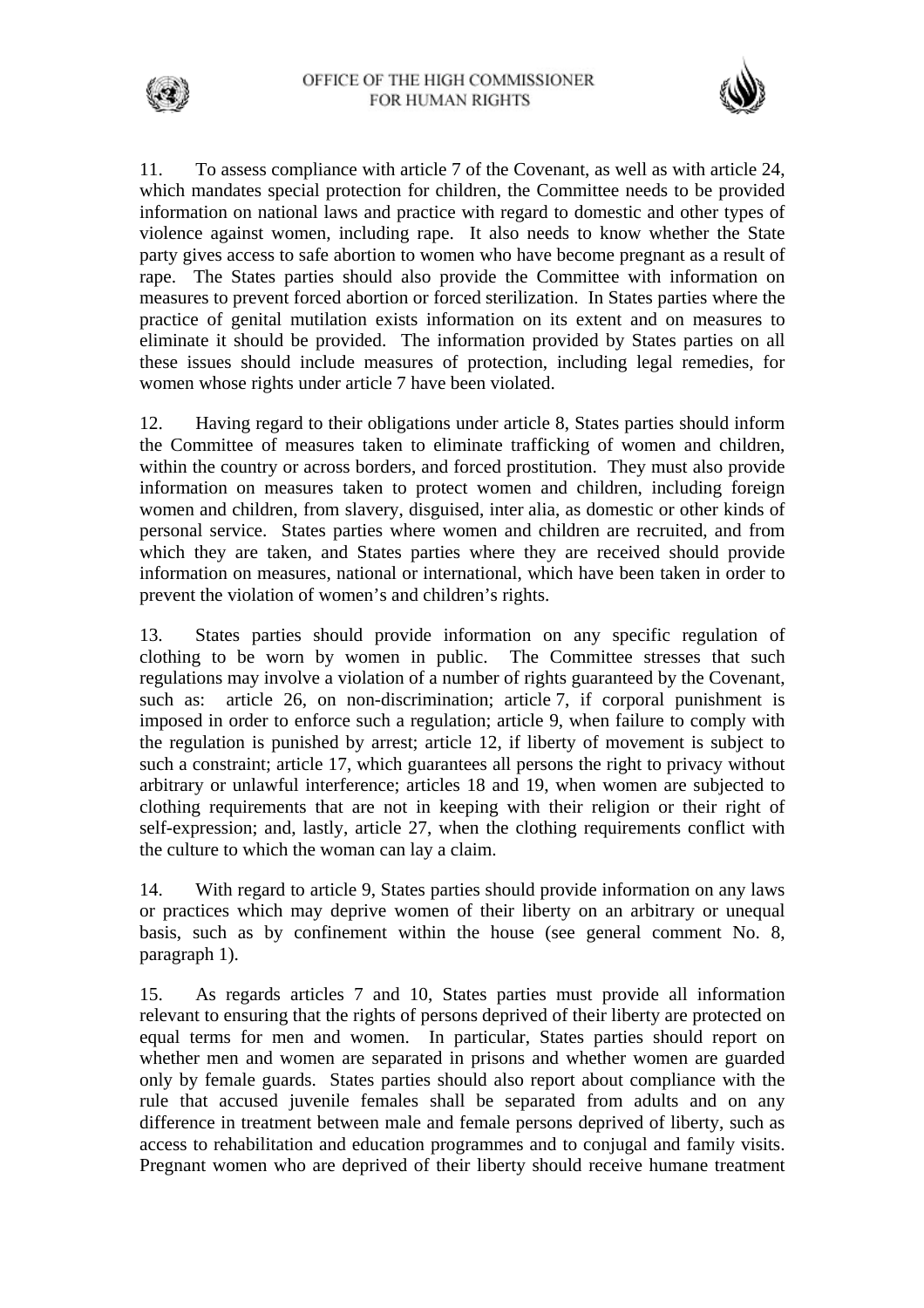



and respect for their inherent dignity at all times, and in particular during the birth and while caring for their newborn children; States parties should report on facilities to ensure this and on medical and health care for such mothers and their babies.

16. As regards article 12, States parties should provide information on any legal provision or any practice which restricts women's right to freedom of movement, for example the exercise of marital powers over the wife or of parental powers over adult daughters; legal or de facto requirements which prevent women from travelling, such as the requirement of consent of a third party to the issuance of a passport or other type of travel documents to an adult woman. States parties should also report on measures taken to eliminate such laws and practices and to protect women against them, including reference to available domestic remedies (see general comment No. 27, paragraphs 6 and 18).

17. States parties should ensure that alien women are accorded on an equal basis the right to submit arguments against their expulsion and to have their case reviewed, as provided in article 13. In this regard, they should be entitled to submit arguments based on gender-specific violations of the Covenant such as those mentioned in paragraphs 10 and 11 above.

18. States parties should provide information to enable the Committee to ascertain whether access to justice and the right to a fair trial, provided for in article 14, are enjoyed by women on equal terms with men. In particular, States parties should inform the Committee whether there are legal provisions preventing women from direct and autonomous access to the courts (see communication No. 202/1986, Ato del Avellanal v. Peru, Views of 28 October 1988); whether women may give evidence as witnesses on the same terms as men; and whether measures are taken to ensure women equal access to legal aid, in particular in family matters. States parties should report on whether certain categories of women are denied the enjoyment of the presumption of innocence under article 14, paragraph 2, and on the measures which have been taken to put an end to this situation.

19. The right of everyone under article 16 to be recognized everywhere as a person before the law is particularly pertinent for women, who often see it curtailed by reason of sex or marital status. This right implies that the capacity of women to own property, to enter into a contract or to exercise other civil rights may not be restricted on the basis of marital status or any other discriminatory ground. It also implies that women may not be treated as objects to be given, together with the property of the deceased husband, to his family. States must provide information on laws or practices that prevent women from being treated or from functioning as full legal persons and the measures taken to eradicate laws or practices that allow such treatment.

20. States parties must provide information to enable the Committee to assess the effect of any laws and practices that may interfere with women's right to enjoy privacy and other rights protected by article 17 on the basis of equality with men. An example of such interference arises where the sexual life of a woman is taken into consideration in deciding the extent of her legal rights and protections, including protection against rape. Another area where States may fail to respect women's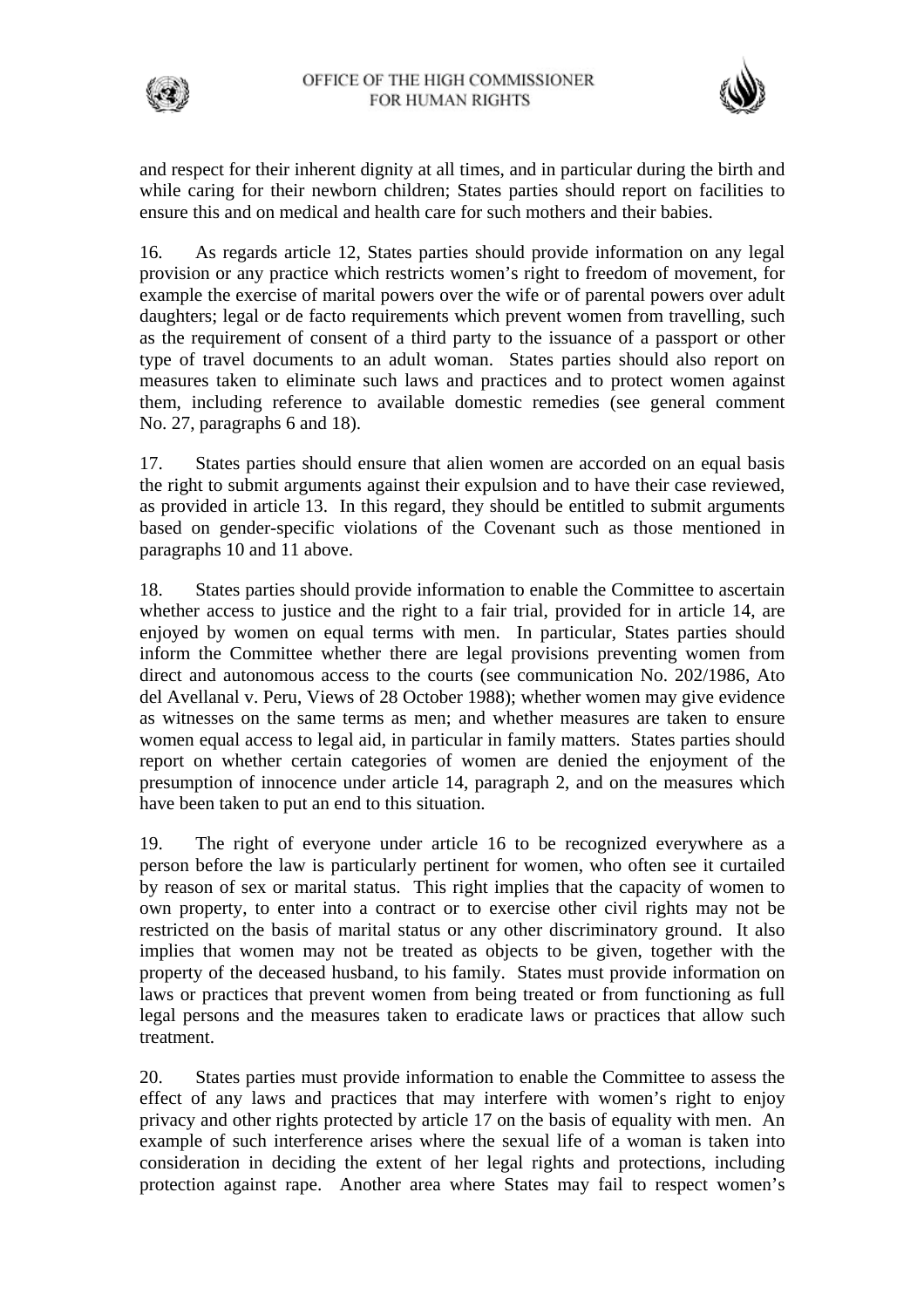



privacy relates to their reproductive functions, for example, where there is a requirement for the husband's authorization to make a decision in regard to sterilization; where general requirements are imposed for the sterilization of women, such as having a certain number of children or being of a certain age, or where States impose a legal duty upon doctors and other health personnel to report cases of women who have undergone abortion. In these instances, other rights in the Covenant, such as those of articles 6 and 7, might also be at stake. Women's privacy may also be interfered with by private actors, such as employers who request a pregnancy test before hiring a woman. States parties should report on any laws and public or private actions that interfere with the equal enjoyment by women of the rights under article 17, and on the measures taken to eliminate such interference and to afford women protection from any such interference.

21. States parties must take measures to ensure that freedom of thought, conscience and religion, and the freedom to adopt the religion or belief of one's choice - including the freedom to change religion or belief and to express one's religion or belief - will be guaranteed and protected in law and in practice for both men and women, on the same terms and without discrimination. These freedoms, protected by article 18, must not be subject to restrictions other than those authorized by the Covenant and must not be constrained by, inter alia, rules requiring permission from third parties, or by interference from fathers, husbands, brothers or others. Article 18 may not be relied upon to justify discrimination against women by reference to freedom of thought, conscience and religion; States parties should therefore provide information on the status of women as regards their freedom of thought, conscience and religion, and indicate what steps they have taken or intend to take both to eliminate and prevent infringements of these freedoms in respect of women and to protect their right not to be discriminated against.

22. In relation to article 19, States parties should inform the Committee of any laws or other factors which may impede women from exercising the rights protected under this provision on an equal basis. As the publication and dissemination of obscene and pornographic material which portrays women and girls as objects of violence or degrading or inhuman treatment is likely to promote these kinds of treatment of women and girls, States parties should provide information about legal measures to restrict the publication or dissemination of such material.

23. States are required to treat men and women equally in regard to marriage in accordance with article 23, which has been elaborated further by general comment No. 19 (1990). Men and women have the right to enter into marriage only with their free and full consent, and States have an obligation to protect the enjoyment of this right on an equal basis. Many factors may prevent women from being able to make the decision to marry freely. One factor relates to the minimum age for marriage. That age should be set by the State on the basis of equal criteria for men and women. These criteria should ensure women's capacity to make an informed and uncoerced decision. A second factor in some States may be that either by statutory or customary law a guardian, who is generally male, consents to the marriage instead of the woman herself, thereby preventing women from exercising a free choice.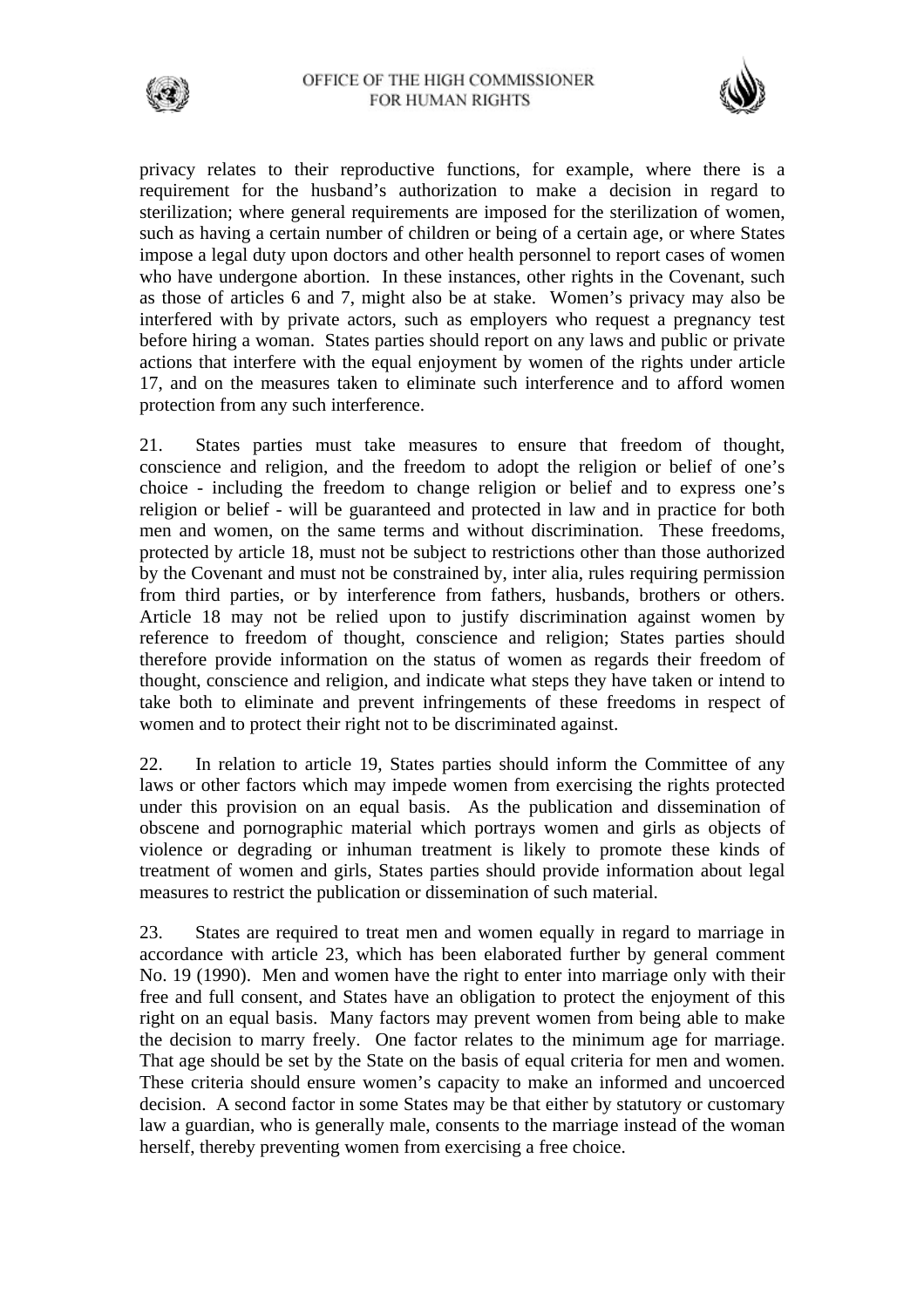

24. Another factor that may affect women's right to marry only when they have given free and full consent is the existence of social attitudes which tend to marginalize women victims of rape and put pressure on them to agree to marriage. A woman's free and full consent to marriage may also be undermined by laws which allow the rapist to have his criminal responsibility extinguished or mitigated if he marries the victim. States parties should indicate whether marrying the victim extinguishes or mitigates criminal responsibility and, in the case in which the victim is a minor, whether the rape reduces the marriageable age of the victim, particularly in societies where rape victims have to endure marginalization from society. A different aspect of the right to marry may be affected when States impose restrictions on remarriage by women that are not imposed on men. Also, the right to choose one's spouse may be restricted by laws or practices that prevent the marriage of a woman of a particular religion to a man who professes no religion or a different religion. States should provide information on these laws and practices and on the measures taken to abolish the laws and eradicate the practices which undermine the right of women to marry only when they have given free and full consent. It should also be noted that equality of treatment with regard to the right to marry implies that polygamy is incompatible with this principle. Polygamy violates the dignity of women. It is an inadmissible discrimination against women. Consequently, it should be definitely abolished wherever it continues to exist.

25. To fulfil their obligations under article 23, paragraph 4, States parties must ensure that the matrimonial regime contains equal rights and obligations for both spouses with regard to the custody and care of children, the children's religious and moral education, the capacity to transmit to children the parent's nationality, and the ownership or administration of property, whether common property or property in the sole ownership of either spouse. States parties should review their legislation to ensure that married women have equal rights in regard to the ownership and administration of such property, where necessary. Also, States parties should ensure that no sex-based discrimination occurs in respect of the acquisition or loss of nationality by reason of marriage, of residence rights, and of the right of each spouse to retain the use of his or her original family name or to participate on an equal basis in the choice of a new family name. Equality during marriage implies that husband and wife should participate equally in responsibility and authority within the family.

26. States parties must also ensure equality in regard to the dissolution of marriage, which excludes the possibility of repudiation. The grounds for divorce and annulment should be the same for men and women, as well as decisions with regard to property distribution, alimony and the custody of children. Determination of the need to maintain contact between children and the non-custodial parent should be based on equal considerations. Women should also have equal inheritance rights to those of men when the dissolution of marriage is caused by the death of one of the spouses.

27. In giving effect to recognition of the family in the context of article 23, it is important to accept the concept of the various forms of family, including unmarried couples and their children and single parents and their children, and to ensure the equal treatment of women in these contexts (see general comment No. 19, paragraph 2). Single-parent families frequently consist of a single woman caring for one or

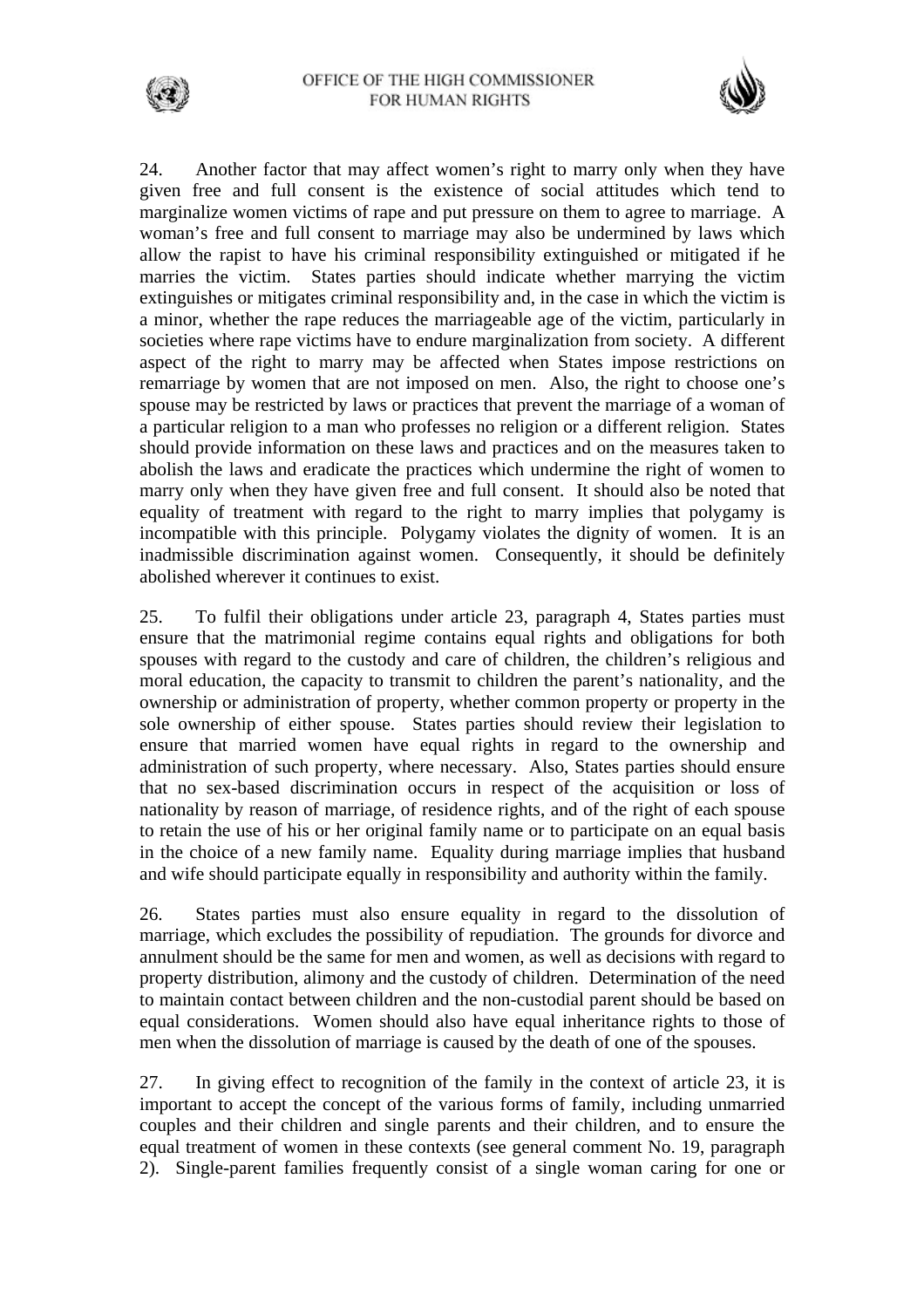



more children, and States parties should describe what measures of support are in place to enable her to discharge her parental functions on the basis of equality with a man in a similar position.

28. The obligation of States parties to protect children (art. 24) should be carried out equally for boys and girls. States parties should report on measures taken to ensure that girls are treated equally to boys in education, in feeding and in health care, and provide the Committee with disaggregated data in this respect. States parties should eradicate, both through legislation and any other appropriate measures, all cultural or religious practices which jeopardize the freedom and well-being of female children.

29. The right to participate in the conduct of public affairs is not fully implemented everywhere on an equal basis. States parties must ensure that the law guarantees to women the rights contained in article 25 on equal terms with men and take effective and positive measures to promote and ensure women's participation in the conduct of public affairs and in public office, including appropriate affirmative action. Effective measures taken by States parties to ensure that all persons entitled to vote are able to exercise that right should not be discriminatory on the grounds of sex. The Committee requires States parties to provide statistical information on the percentage of women in publicly elected office, including the legislature, as well as in high-ranking civil service positions and the judiciary.

30. Discrimination against women is often intertwined with discrimination on other grounds such as race, colour, language, religion, political or other opinion, national or social origin, property, birth or other status. States parties should address the ways in which any instances of discrimination on other grounds affect women in a particular way, and include information on the measures taken to counter these effects.

31. The right to equality before the law and freedom from discrimination, protected by article 26, requires States to act against discrimination by public and private agencies in all fields. Discrimination against women in areas such as social security laws (communications Nos. 172/84, *Broeks v. Netherlands*, Views of 9 April 1987; 182/84, *Zwaan de Vries v. the Netherlands*, Views of 9 April 1987; 218/1986, *Vos v. the Netherlands*, Views of 29 March 1989) as well as in the area of citizenship or rights of non-citizens in a country (communication No. 035/1978, *Aumeeruddy-Cziffra et al. v. Mauritius*, Views adopted 9 April 1981) violates article 26. The commission of so-called "honour crimes" which remain unpunished constitutes a serious violation of the Covenant and in particular of articles 6, 14 and 26. Laws which impose more severe penalties on women than on men for adultery or other offences also violate the requirement of equal treatment. The Committee has also often observed in reviewing States parties' reports that a large proportion of women are employed in areas which are not protected by labour laws and that prevailing customs and traditions discriminate against women, particularly with regard to access to better paid employment and to equal pay for work of equal value. States parties should review their legislation and practices and take the lead in implementing all measures necessary to eliminate discrimination against women in all